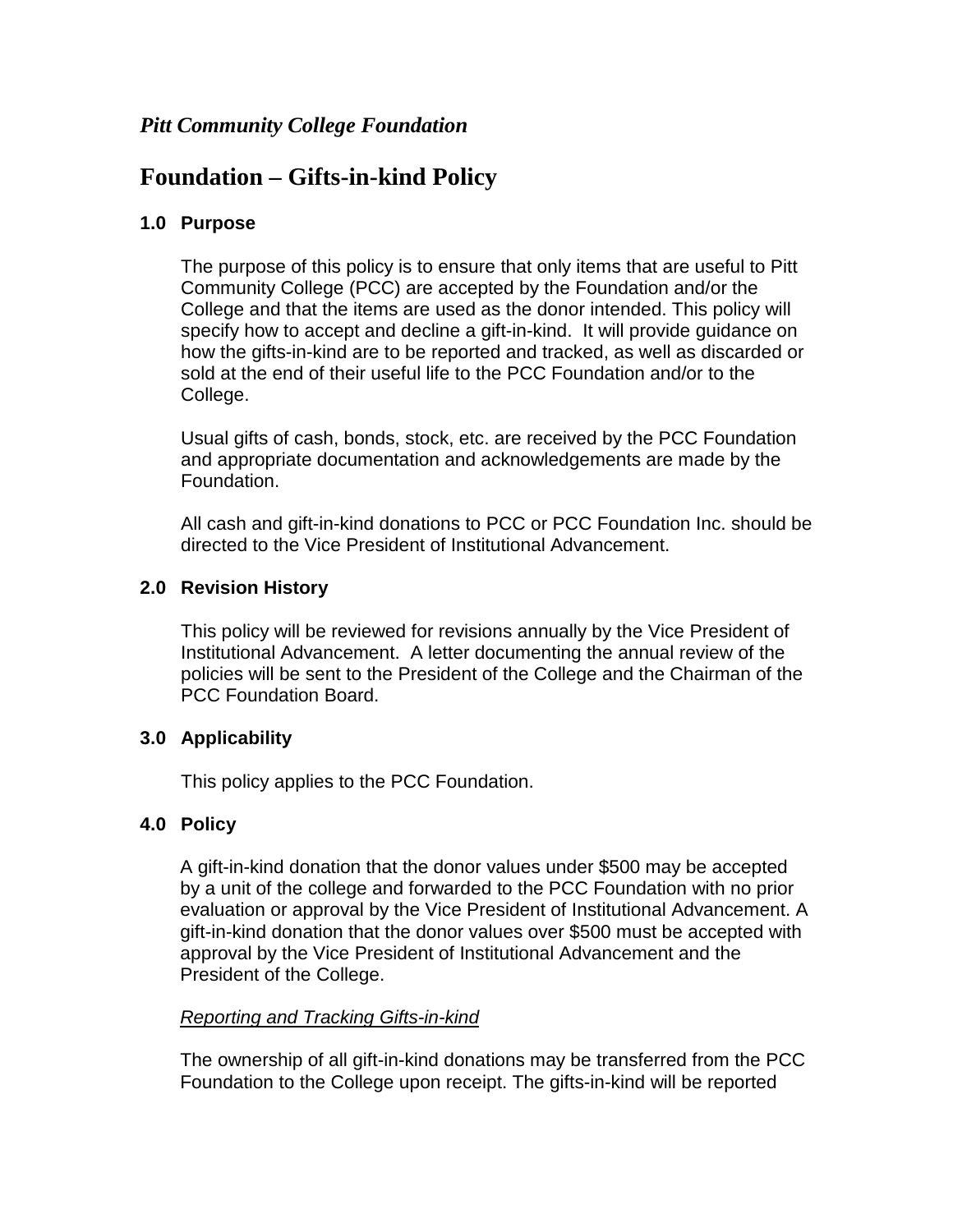and tracked appropriately through the Foundation's or College's financial statements and asset reporting systems.

#### *Discarding, Donating and Selling Gifts-in-kind*

If a gift-in-kind no longer meets a specific or requested need and does not support the PCC mission and strategic plan, then the College must follow its policies for discarding property.

The PCC Foundation is responsible for filing IRS Form 8282 upon the sale or disposition of any asset sold within two years of receipt by the PCC Foundation where the charitable deduction value of the item was \$5,000 or greater. The PCC Foundation must file this form within 125 days of the date of sale or disposition of the asset. *(amended by PCC Foundation Board 5/28/2015)*

#### *Transfer of Gifts and Equipment from Foundation to College*

Gifts-in-kind made to the Foundation and equipment purchased with Foundation funds or grant funds administered by the Foundation may be transferred to the College upon receipt and placed on the College inventory. Specifically, only the gifts and equipment that are used by the College and not used by the Foundation will be transferred to the College. When items owned and/or funded by the Foundation are sold and are not specifically designated by a donor, the proceeds from the sales will be deposited into the Foundation's unrestricted fund.

#### *Charitable Value of Gifts-in-Kind*

The Foundation cannot establish monetary value for gifts-in-kind according to the IRS. The donor, if a value is needed for income tax purposes, must provide in writing the commercial value of the object(s) given.

The donor of an in-kind gift is responsible for establishing the value of the gift. Although a letter from the donor indicating the value of the gift is sufficient documentation for gifts valued under \$5,000, donors should be encouraged to submit additional documentation for all in-kind gifts. For gifts valued at \$5,000 or more, the donor must provide a qualified appraisal of the gift and submit Internal Revenue Service (IRS) form 8283 to the Institutional Advancement Office for completion and subsequent return to the donor. *(amended by PCC Foundation Board 5/28/2015)*

It shall be the responsibility of the donor to secure an appraisal when required, and independent legal counsel if necessary, for gifts made to the PCC Foundation. *(amended by PCC Foundation Board 5/28/2015)*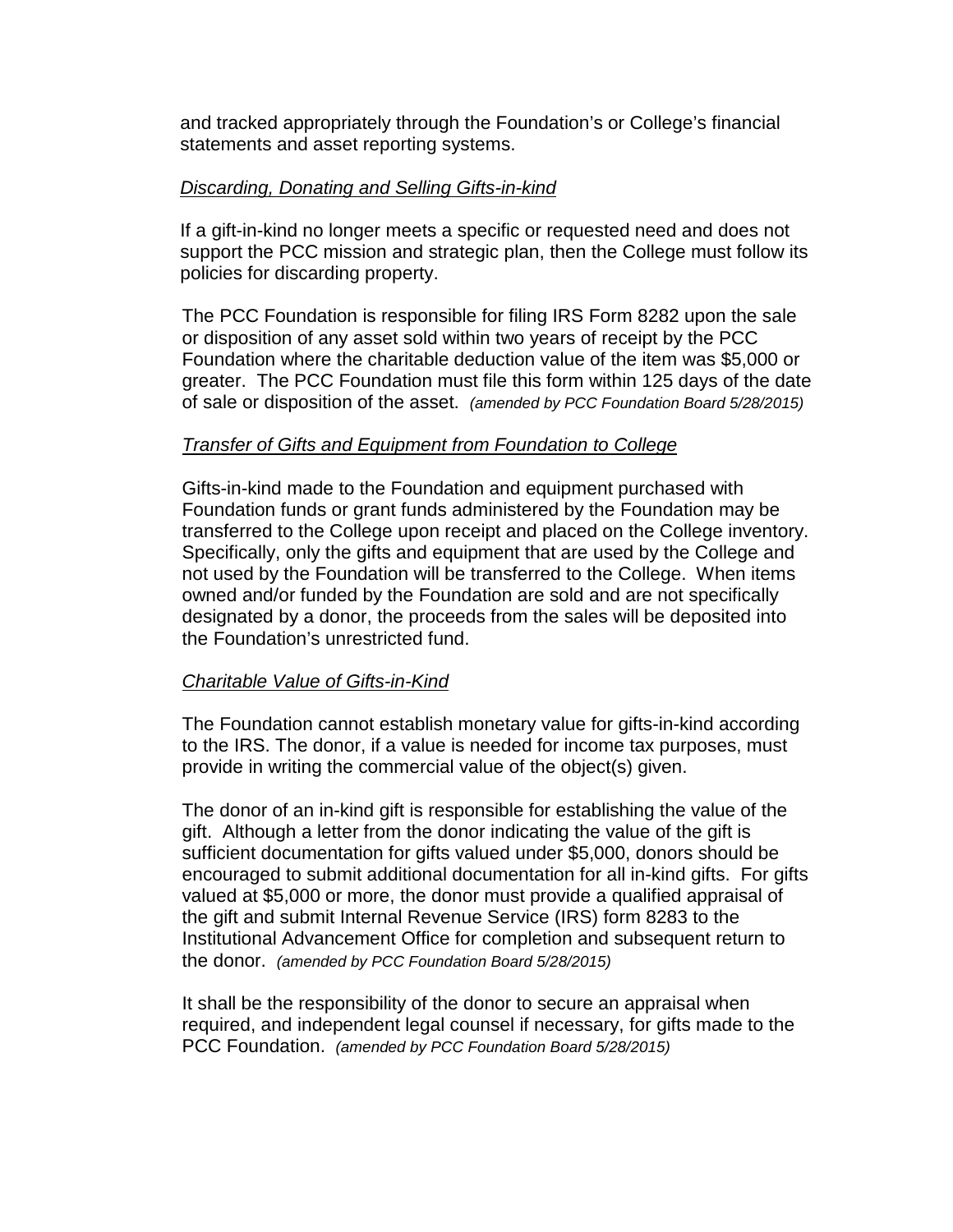**Vehicle Contributions** - The PCC Foundation will comply with IRS Publication 4303 concerning gifts of vehicles. If a donor contributes a vehicle and claims the value of the vehicle is more than \$500, the PCC Foundation is required to provide a written acknowledgment to the donor, such as Form 1098-C, Contributions of Motor Vehicles, Boats, and Airplanes. The acknowledgement must include the donor's name and taxpayer identification number, the vehicle identification number, the date of the contribution, a statement that no goods or services were provided by the charity in return for the donation, and a statement about what the PCC Foundation and/or the College intends to do with the vehicle. *(amended by PCC Foundation Board 5/28/2015)*

**Time and Manner of Providing Acknowledgment to the IRS** – The PCC

Foundation must report the information contained in the written acknowledgment to the IRS on Form 1098-C. Form 1098-C is due by February 28 (March 31 if filing electronically) of the year following the year in which the foundation provides the acknowledgment to the donor. *(amended by PCC Foundation Board 5/28/2015)*

#### **Unacceptable Gifts**

The Pitt Community College Foundation reserves the right to refuse any gift that is not consistent with the mission and goals of the foundation or Pitt Community College. *(amended by PCC Foundation Board 5/28/2015)*

## **5.0 Definitions**

- o Gifts-in-kind are defined as donated tangible assets and property such as equipment, art, books, equipment, services, automobiles and other physical assets or materials which represent value.
- o Out-of-pocket expenses are defined as payments made by a donor to a vendor for materials or services. This includes expenses that are not reimbursed and that are paid by a person while volunteering. For example, the expenses incurred by a donor sponsoring a dinner party to promote PCC comprise such a gift. These gifts must be documented with written and official receipts.
- o Services include professional or personal services or time which are freely given and which easily can be valued by their usual market cost. Gifts of services may be recognized by the organization, but may not be recognized by the IRS as being tax deductible. Examples of gifts of services are the donation of broadcast time by a radio station or legal services by an attorney.
- o Limited use of private property is the right to rent-free use of a home, office, piece of equipment or commercial property owned by a donor for a specific event for a specified period of time. Such gifts are recognized as donations by the Foundation, but may not be recognized by the IRS as being tax deductible. Examples include the rent-free use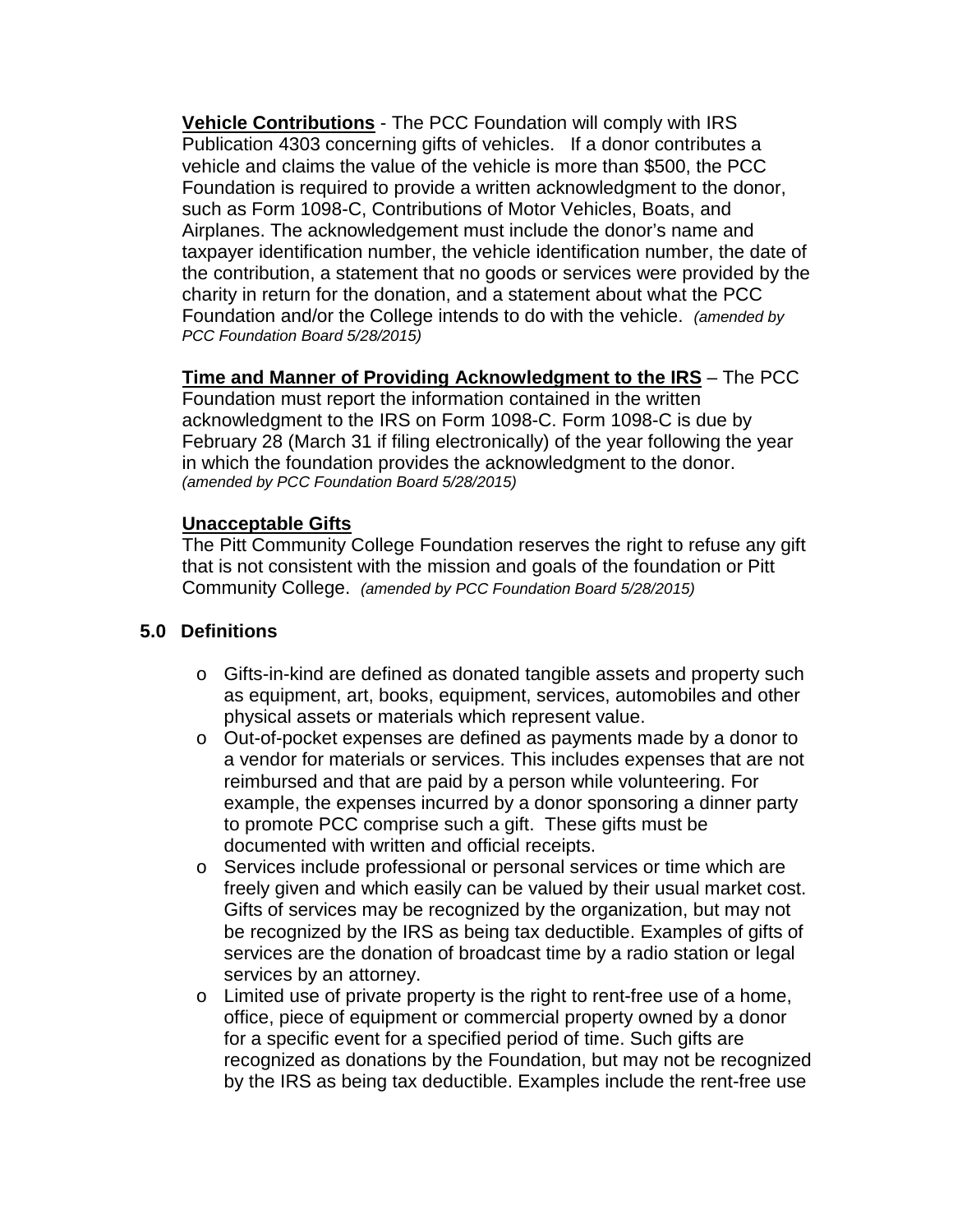of office space, or the rent-free use of a vacation home to host an event.

o Donative sales of gifts-in-kind are defined as when someone offers a donative sale of art objects, books, equipment, etc., for use, the offer must be referred to the Office of Institutional Advancement to consult with legal counsel on the transaction.

#### **6.0 Responsibilities**

All employees and volunteers are expected to fully comply with the Gifts-inkind policies. PCC employees will be informed of the gift policies by notification of posting on the Foundation's website and a summary inclusion in the PCC Employee Manual.

#### **7.0 Procedures**

#### *The following steps should be followed for donations under \$500*

- 1. The person (thereafter called donor liaison could be a member of the faculty or staff) who is approached should determine if it meets a specific or requested need and clearly supports the PCC mission and strategic plan. The following should be considered:
	- a) The cost of maintenance, cataloging, delivery, insurance, electrical and technological support, display and any space requirements for exhibiting or storage.
	- b) Gifts-in-kind must be reviewed with special care to ensure that acceptance will not involve financial commitments in excess of budgeted items or other obligations disproportionate to the usefulness of the gift.
	- c) All gifts of real estate or unusual items of questionable value must be presented to, and approved by the Foundation Board and/or the Board of Trustees prior to acceptance. Such gifts should be reviewed carefully to determine the use and liabilities as well as the ability to sell the property. Environmental and legal issues may need to be reviewed by appropriate professionals prior to the boards' decision to accept the gift. The gift may be referred to the PCC Real Estate Foundation if applicable. (The committee suggested that the PCC Foundation consider forming a Real Estate Foundation to accept and manage or sale gifts of real estate.)
	- d) The donor liaison should contact other College units that will need to be involved to make them aware of and to consult with them about the gift-in-kind (for example, the Vice President of Administrative Services and/or Facility Services Director would need to be contacted if maintenance or storage are issues).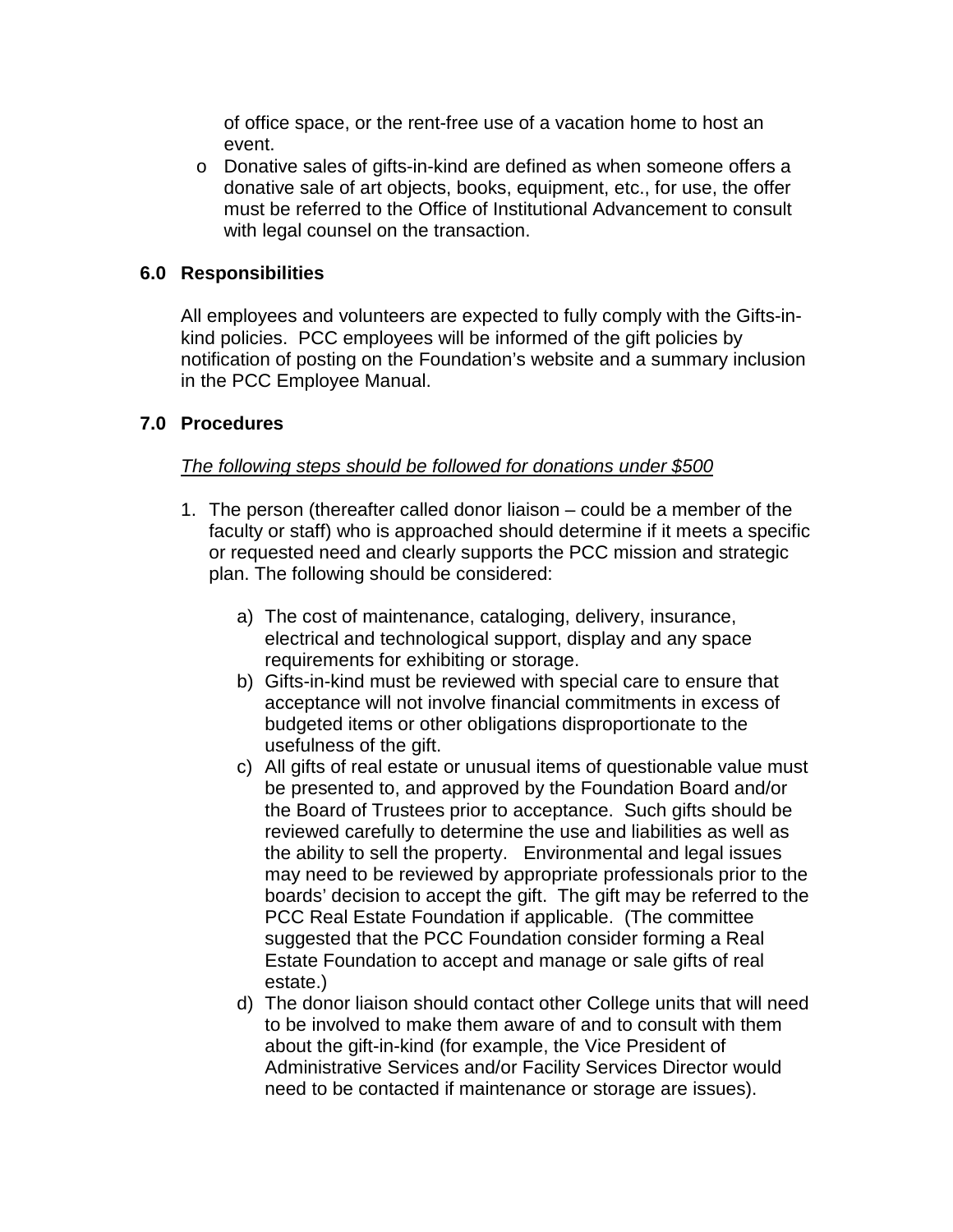- e) The advantages of accepting the gift should significantly outweigh the disadvantages.
- f) A gift-in-kind that will not benefit or cannot be used by the PCC Foundation or College should be declined.
- g) Arrangements will be made during preliminary discussions or correspondence about delivery of gifts-in-kind directly to the Foundation. Arrangements also include agreement with the donor regarding costs of packing, freight charges, etc., which are usually the responsibility of the donor.
- 2. To decline the gift:
	- a) The Vice President of Institutional Advancement will inform the donor, provide an appropriate explanation and thank him or her for thinking of the College.
	- b) Depending upon the sensitivity of the situation, this contact may need to be handled by the donor liaison's supervisor, Vice President of Institutional Advancement and/or President when appropriate.
- 3. To accept the gift:
	- a) The donor liaison will inform the donor and provide the donor with a printed or electronic copy of the Non-Monetary Gift Donation/Gift Acceptance Form (which will be available on the PCC Foundation website). The donor should complete and return the form to the Vice President of Institutional Advancement.
		- (1) The donor must complete and return a Non-Monetary Gift Donation/Gift Acceptance Form to the Foundation to receive written acknowledgement of the gift.
		- (2) If the form is not received, then no acknowledgement will be provided by the Foundation.
	- b) The donor liaison will arrange for the gift to be transported to the College, if necessary.
	- c) The donor liaison will notify the Vice President of Institutional Advancement once the gift is received.
	- d) After the completed Non-Monetary Gift Donation Form is received and notice that the item(s) have been received, the Foundation will record the gift in its donor database and acknowledge the gift with a thank you letter to the donor. A copy of the acknowledgement will be sent to the President.
		- (1) The date of the gift-in-kind is the date the item is received by the College. The gift-in-kind acknowledgement reflects the valuation provided by the donor.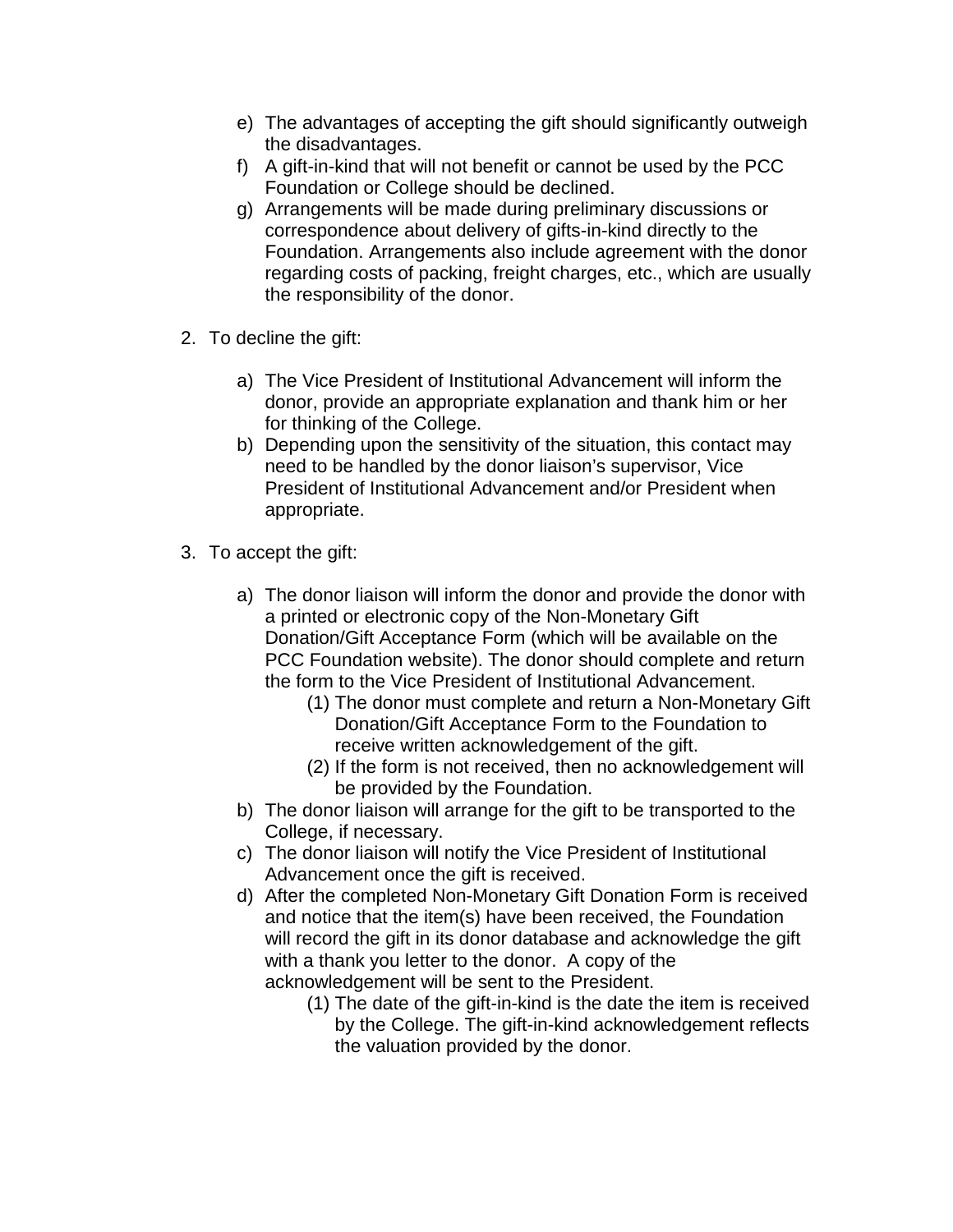### *The following steps should be followed for donations over \$500*

- 1. The person (thereafter called donor liaison) who is approached should inform the Vice President of Institutional Advancement and copy his or her vice president or dean via e-mail with the following
	- a) donor's name
	- b) gift to be donated and its purpose
	- c) gift's usefulness if accepted by the PCC Foundation or College
	- d) how it will be transported to the College
	- e) recommendation if the gift should be accepted or declined
- 2. The Vice President of Institutional Advancement and the President will determine if it meets a specific or requested need and clearly supports the PCC mission and/or strategic plan. The following should be considered:
	- a) The cost of maintenance, cataloging, delivery, insurance, display and any space requirements for exhibiting or storage.
	- b) Gifts-in-kind must be reviewed with special care to ensure that acceptance will not involve financial commitments in excess of budgeted items or other obligations disproportionate to the usefulness of the gift.
	- c) All gifts of real estate or unusual items of questionable value must be presented to, and approved by the Foundation Board and/or the Board of Trustees prior to acceptance. Such gifts should be reviewed carefully to determine the use and liabilities as well as the ability to sell the property. Environmental and legal issues may need to be reviewed by appropriate professionals prior to the board(s) decision to accept the gift. The gift may be referred to the PCC Real Estate Foundation if applicable. (The committee suggested that the PCC Foundation consider forming a Real Estate Foundation to accept and manage or sale gifts of real estate.)
	- d) The donor liaison should contact other College units that will need to be involved to make them aware of the gift-in-kind (for example, the Vice President of Administrative Services or Facilities Services Director would need to be contacted if maintenance or storage is an issue).
	- e) The advantages of accepting the gift should significantly outweigh the disadvantages.
	- f) A gift-in-kind that will not benefit or can not be used by the Foundation or College should be declined.
	- g) Arrangements will be made during preliminary discussions or correspondence about delivery of gifts-in-kind directly to the Foundation. Arrangements also include agreement with the donor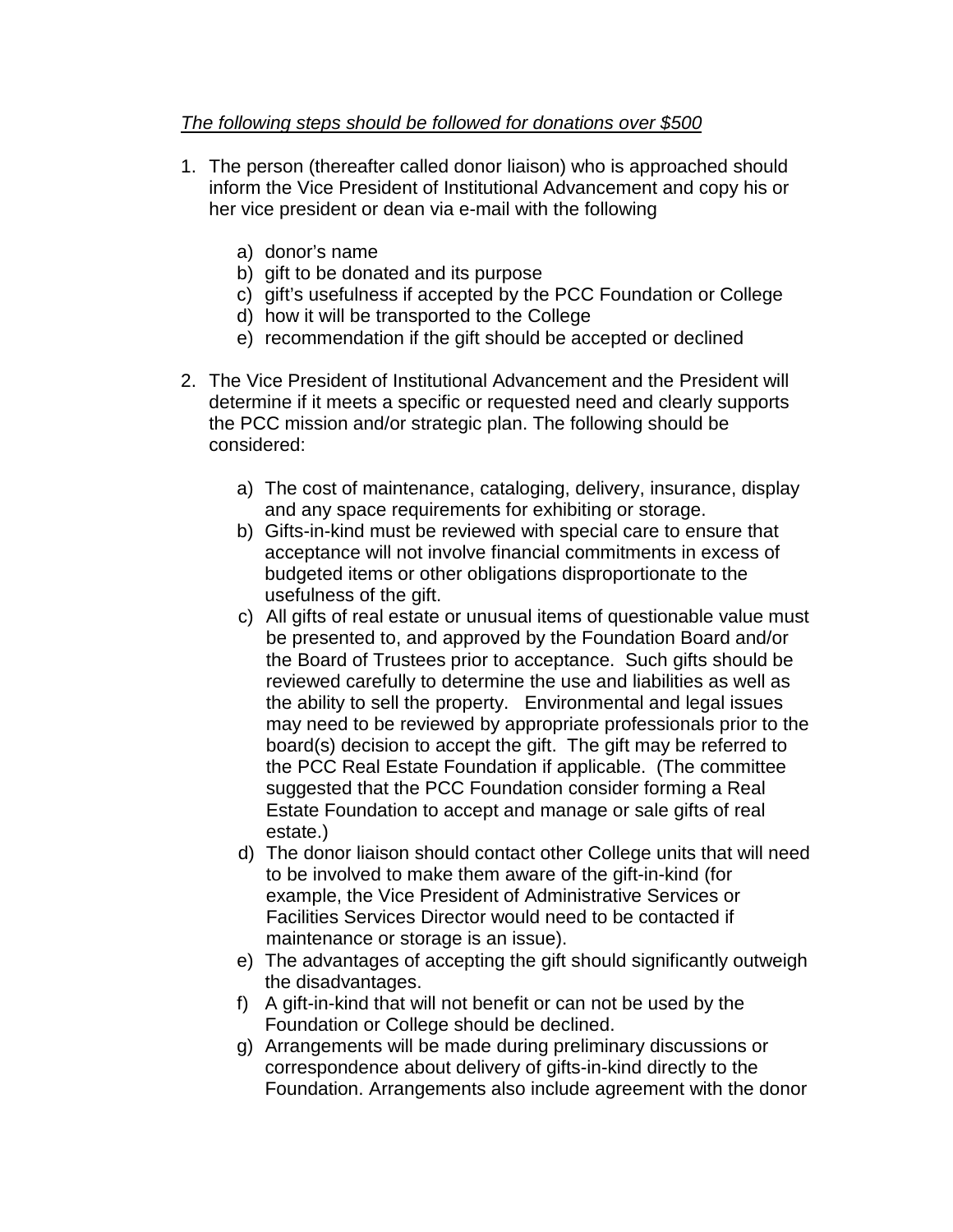regarding costs of packing, freight charges, etc., which are usually the responsibility of the donor.

- 3. The Vice President of Institutional Advancement will review the information and inform the donor liaison via e-mail if the gift-in-kind is accepted or declined.
- 4. To decline the gift:
	- a) The Vice President of Institutional Advancement will inform the donor, provide an appropriate explanation and thank him or her for thinking of the College.
	- b) Depending upon the sensitivity of the situation, this contact may need to be handled by the donor liaison's supervisor, Vice President of Institutional Advancement, or President when appropriate.
- 5. To accept the gift:
	- a) The donor liaison will inform the donor and provide the donor with a printed or electronic copy of the Non-Monetary Gift Donation/Gift Acceptance Form (which will be available on the PCC website). The donor should complete and return the form to the Vice President of Institutional Advancement.
		- (1) The donor must complete and return a Non-Monetary Gift Donation/Gift Acceptance Form to the Foundation to receive written acknowledgement of the gift.
		- (2) If the form is not received, then no acknowledgement will be provided by the Foundation.
	- b) The donor liaison will arrange for the gift to be transported to the College, if necessary.
	- c) The donor liaison will notify the Vice President of Institutional Advancement once the gift is received.
	- d) After the completed Non-Monetary Gift Donation Form is received and notice that the item(s) have been received, the Foundation will record the gift in its donor database and acknowledge the gift with a thank you letter to the donor. A copy of the acknowledgement will be sent to the President.
		- (1) The date of the gift-in-kind is the date the item is received by the College. The gift-in-kind acknowledgement reflects the valuation provided by the donor.